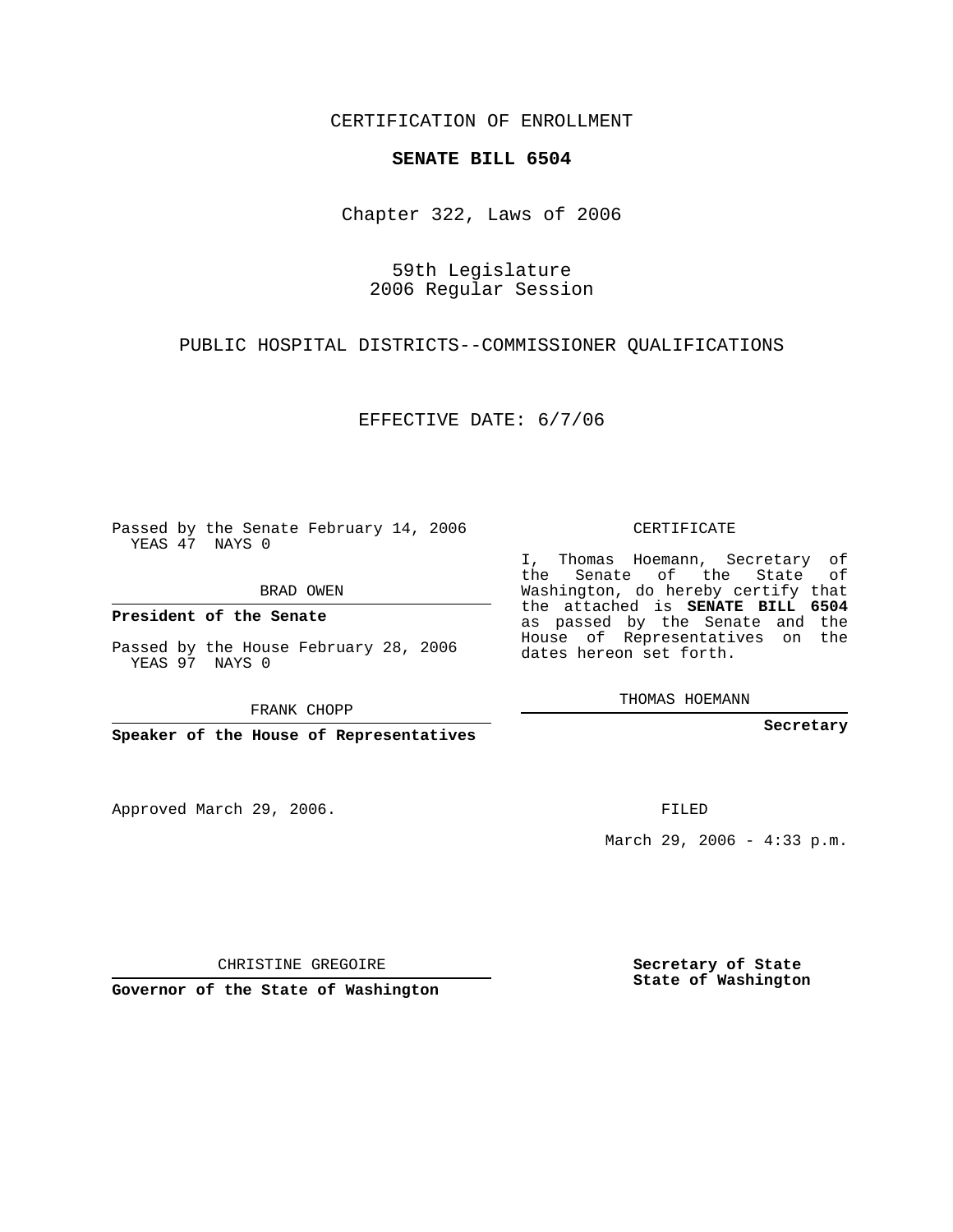## **SENATE BILL 6504** \_\_\_\_\_\_\_\_\_\_\_\_\_\_\_\_\_\_\_\_\_\_\_\_\_\_\_\_\_\_\_\_\_\_\_\_\_\_\_\_\_\_\_\_\_

\_\_\_\_\_\_\_\_\_\_\_\_\_\_\_\_\_\_\_\_\_\_\_\_\_\_\_\_\_\_\_\_\_\_\_\_\_\_\_\_\_\_\_\_\_

Passed Legislature - 2006 Regular Session

## **State of Washington 59th Legislature 2006 Regular Session**

**By** Senators Berkey and Mulliken

Read first time 01/13/2006. Referred to Committee on Government Operations & Elections.

 AN ACT Relating to prohibiting employees of public hospital districts from serving as commissioners; and amending RCW 70.44.040.

BE IT ENACTED BY THE LEGISLATURE OF THE STATE OF WASHINGTON:

 **Sec. 1.** RCW 70.44.040 and 1997 c 99 s 1 are each amended to read as follows:

6 (1) The provisions of Title  $((29))$  29A RCW relating to elections shall govern public hospital districts, except as provided in this chapter.

 A public hospital district shall be created when the ballot proposition authorizing the creation of the district is approved by a simple majority vote of the voters of the proposed district voting on the proposition and the total vote cast upon the proposition exceeds forty percent of the total number of votes cast in the proposed district at the preceding state general election.

 A public hospital district initially may be created with three, five, or seven commissioner districts. At the election at which the proposition is submitted to the voters as to whether a district shall be formed, three, five, or seven commissioners shall be elected from either three, five, or seven commissioner districts, or at-large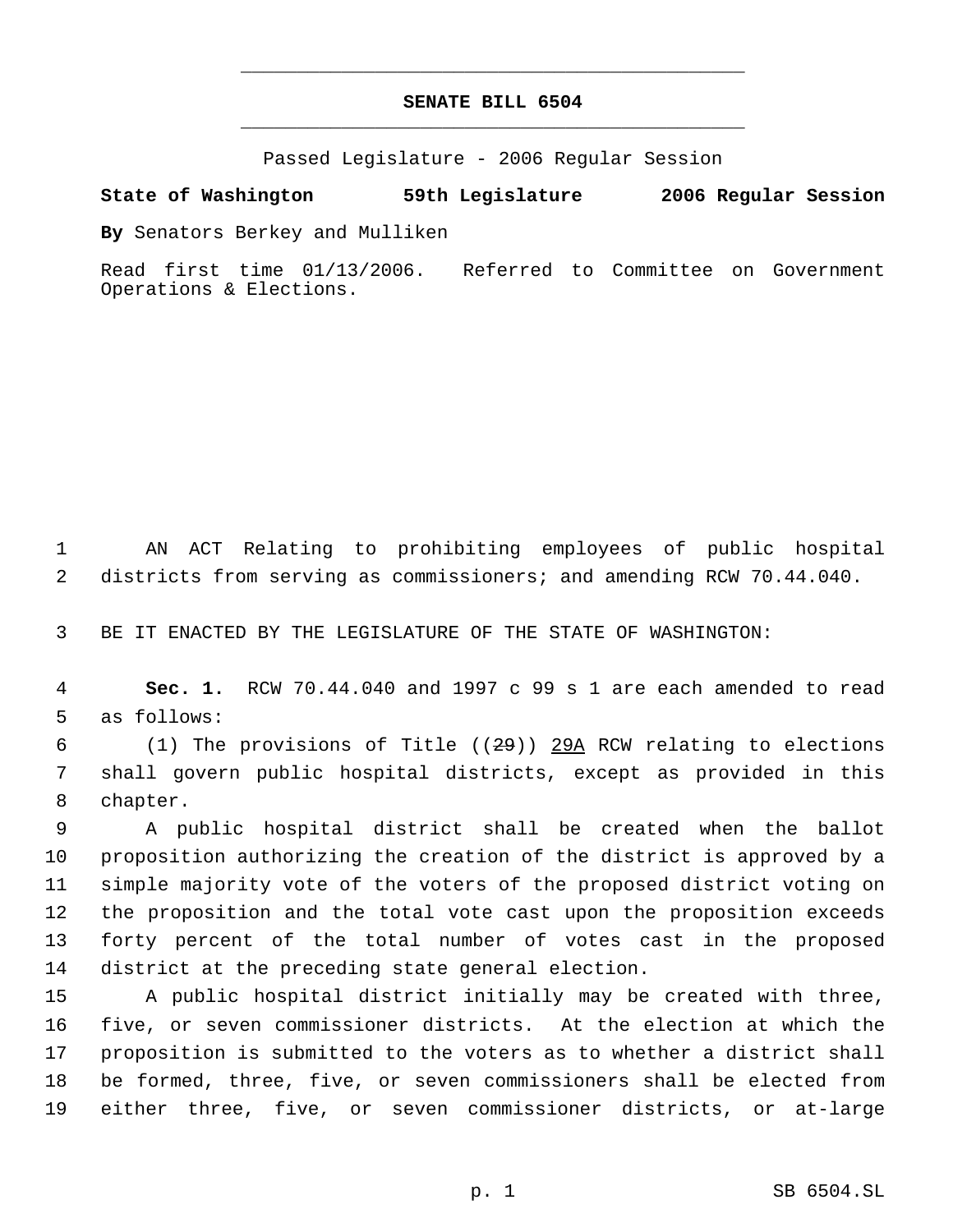positions, or both, as determined by resolution of the county commissioners of the county or counties in which the proposed public hospital district is located, all in accordance with RCW 70.44.054. The election of the initial commissioners shall be null and void if the district is not authorized to be created.

 No primary shall be held. A special filing period shall be opened 7 as provided in RCW ((29.15.170 and 29.15.180)) 29A.24.171 and 8 29A.24.181. The person receiving the greatest number of votes for the commissioner of each commissioner district or at-large position shall be elected as the commissioner of that district. The terms of office of the initial public hospital district commissioners shall be staggered, with the length of the terms assigned so that the person or persons who are elected receiving the greater number of votes being assigned a longer term or terms of office and each term of an initial commissioner running until a successor assumes office who is elected at one of the next three following district general elections the first of which occurs at least one hundred twenty days after the date of the election where voters approved the ballot proposition creating the district, as follows:

 (a) If the public hospital district will have three commissioners, the successor to one initial commissioner shall be elected at such first following district general election, the successor to one initial commissioner shall be elected at the second following district general election, and the successor to one initial commissioner shall be elected at the third following district general election;

 (b) If the public hospital district will have five commissioners, the successor to one initial commissioner shall be elected at such first following district general election, the successors to two initial commissioners shall be elected at the second following district general election, and the successors to two initial commissioners shall be elected at the third following district general election;

 (c) If the public hospital district will have seven commissioners, the successors to two initial commissioners shall be elected at such 34 first following district general election, the successors to ((three  $+$ two])) two initial commissioners shall be elected at the second following district general election, and the successors to three initial commissioners shall be elected at the third following district general election.